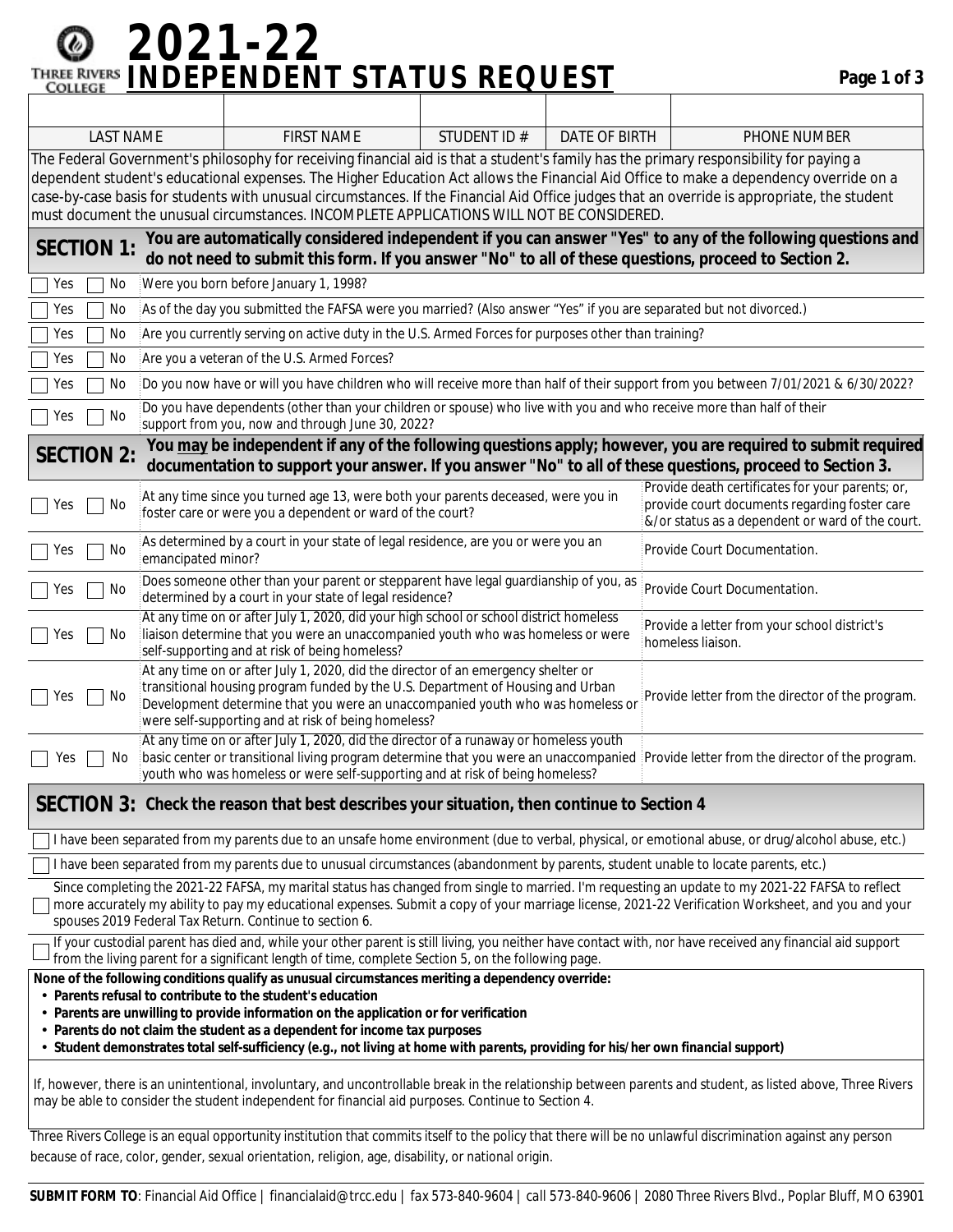# **2021-22 INDEPENDENT STATUS REQUEST Page 2 of 3**

#### **SECTION 4: Provide the following documentation, then proceed to Section 6.**

A detailed typed letter from you explaining the unusual situation that warrants dependency override request. Please include the following information in your request.

- Name and location of your parents;
- The last time you had contact with each of your parents when, where, and the nature of the contact;
- Why you cannot obtain parental information;
- Where and with whom you have been living;

 A letter **on official letterhead** explaining the situation in detail from a professional third party (such as a minister, social worker, psychologist, high school counselor or teacher, physician, and/or other counseling professional.

- A letter from two different witnesses stating why independent status should be granted (**may not be friends or family**). Notarized letters preferred.
- Police reports.
- Court reports. • Documentation from a social agency.

The 2021-22 Verification Worksheet (attached) and all necessary documents, including but not limited to a copy of your 2019 Federal Tax Return. If requesting independent status due to becoming married, include you and your spouses information, (2019 Tax Return).

Completed 2021-22 Free Application for Federal Student Aid at www.FAFSA.gov. (Three Rivers College will update your FAFSA if this request is approved. If this request is denied, you must resubmit the FAFSA with your parent(s)' information.)

#### **SECTION 5:** If your custodial parent has died:

If your custodial parent died and while your other natural parent is still living you neither have contact with nor have received any financial support from the living parent for a significant length of time. Provide the following documentation:

A detailed typed letter from you explaining the situation.

A copy of the death certificate for the deceased custodial parent,

Documentation of the custodial relationship (for example: a court document, a copy of the divorce decree, birth certificate, or other strong evidence that the deceased was the custodial parent), AND

A letter from an objective third party (Preferably someone other than a relative or a friend) which supports the student's claim that the student has not lived with nor had contact with or received financial support from the non-custodial parent for a significant length of time.

### **SECTION 6:** Certification Statement

Return this application, with your personal letter of explanation and documentation, to the Three Rivers College Financial Aid Office. Any statements provided must be typed or neatly written on letter sized paper, signed, & dated. Documentation is critical to the dependency override process. The documentation must support, and include the reason for, the decision and should in almost all cases originate from a third party with knowledge of the unusual circumstances of the student. You may be asked for additional documentation to better understand your request. You will be notified of the results by email.

| Signing this form certifies that all the information contained on this form<br>and the attached documentation submitted is complete and correct. If I       | <b>STUDENT</b> |  |      |  |  |  |  |
|-------------------------------------------------------------------------------------------------------------------------------------------------------------|----------------|--|------|--|--|--|--|
| purposely give false or misleading information, I may be fined, sentenced to                                                                                | SIGNATURE      |  |      |  |  |  |  |
| l jail, or both.                                                                                                                                            |                |  | DATE |  |  |  |  |
| Three Rivers College is an equal opportunity institution that commits itself to the policy that there will be no unlawful discrimination against any person |                |  |      |  |  |  |  |

Three Rivers College is an equal opportunity institution that commits itself to the policy that there will be no unlawful discrimination against any person because of race, color, gender, sexual orientation, religion, age, disability, or national origin.